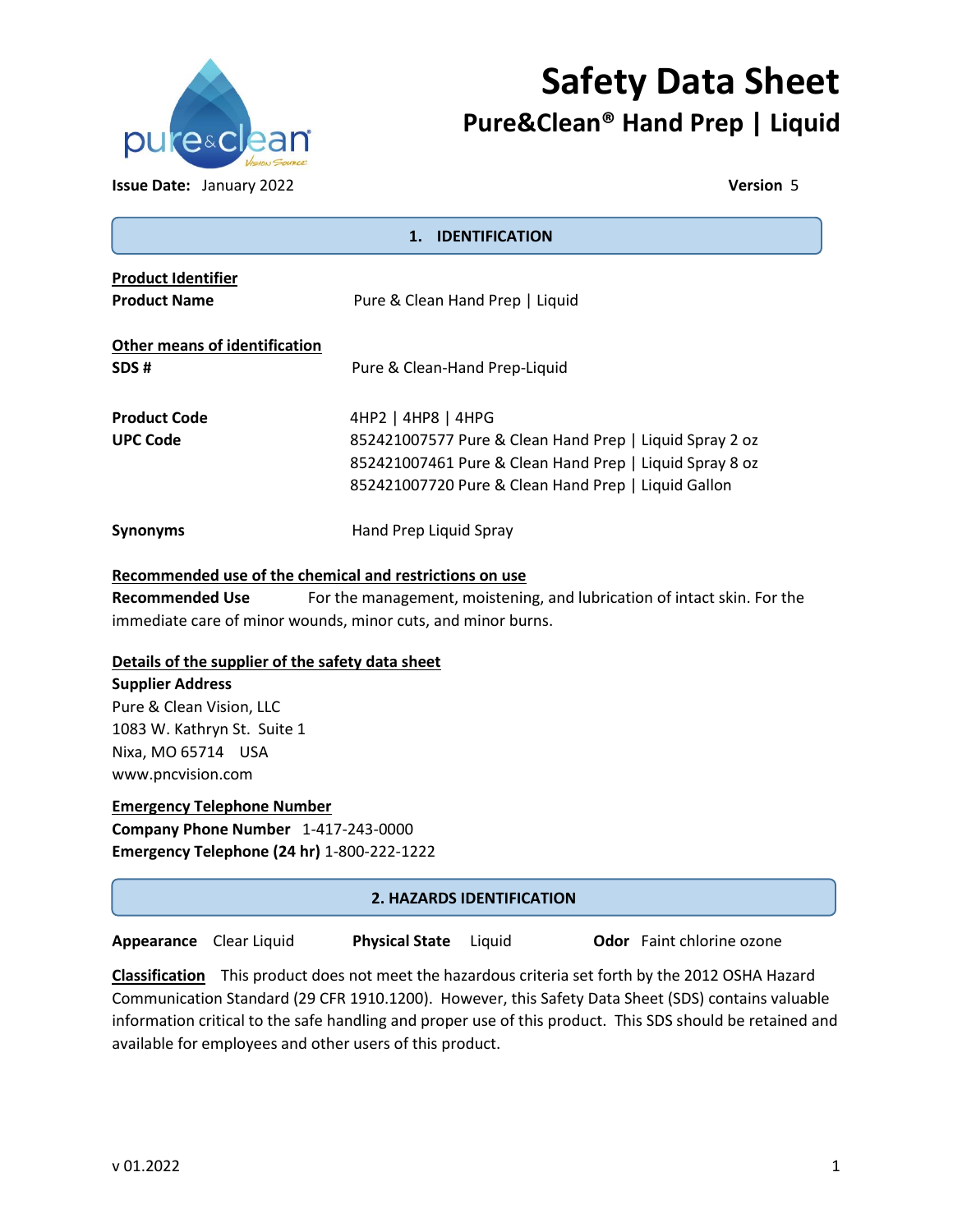j 

#### **3. COMPOSITION/INFORMATION ON INGREDIENTS**

This product contains no substances which at its given concentration, are considered hazardous to health. However, additional component information is available in subsequent sections of this SDS.

#### **Synonyms** Hand Prep Liquid Spray

### **4. FIRST AID MEASURES**

#### **First Aid Measures**

| Eye Contact       | If irritation occurs, flush eyes with water.                              |
|-------------------|---------------------------------------------------------------------------|
|                   | <b>Skin Contact</b> If irritation occurs, wash affected area with water.  |
| <b>Inhalation</b> | If breathing problems develop, move away from product and into fresh air. |
| Ingestion         | Drink an 8 oz. glass of water.                                            |

#### **Most important symptoms and effects**

**Symptoms** Under normal use conditions the likelihood of any adverse health effect is low.

### **5. FIRE-FIGHTING MEASURES**

| <b>Suitable Extinguishing Media</b> | Product is not flammable or explosive- not applicable. |
|-------------------------------------|--------------------------------------------------------|
| Unsuitable Extinguishing Media      | Product is not flammable or explosive- not applicable. |

**Specific Hazards Arising from the Chemical**

Not Determined

#### **Protective equipment and precautions for firefighters**

None needed as product is not flammable or explosive.

#### **6. ACCIDENTAL RELEASE MEASURES**

#### **Personal precautions, protective equipment and emergency procedures**

 **Personal Precautions** No personal protective equipment is required under normal conditions.

### **Methods and material for containment and cleaning up**

 **Methods for Containment and Methods for Clean-up** Product is ≤0.9% sodium chloride (salt) solution and ≤0.015% available chlorine. Some localities allow such concentrations to be sent to open storm sewers. However, local environmental regulatory requirements should be followed. If desired, spills can be washed to sewer with plenty of water, or neutralized using sodium sulfite or sodium thiosulfate.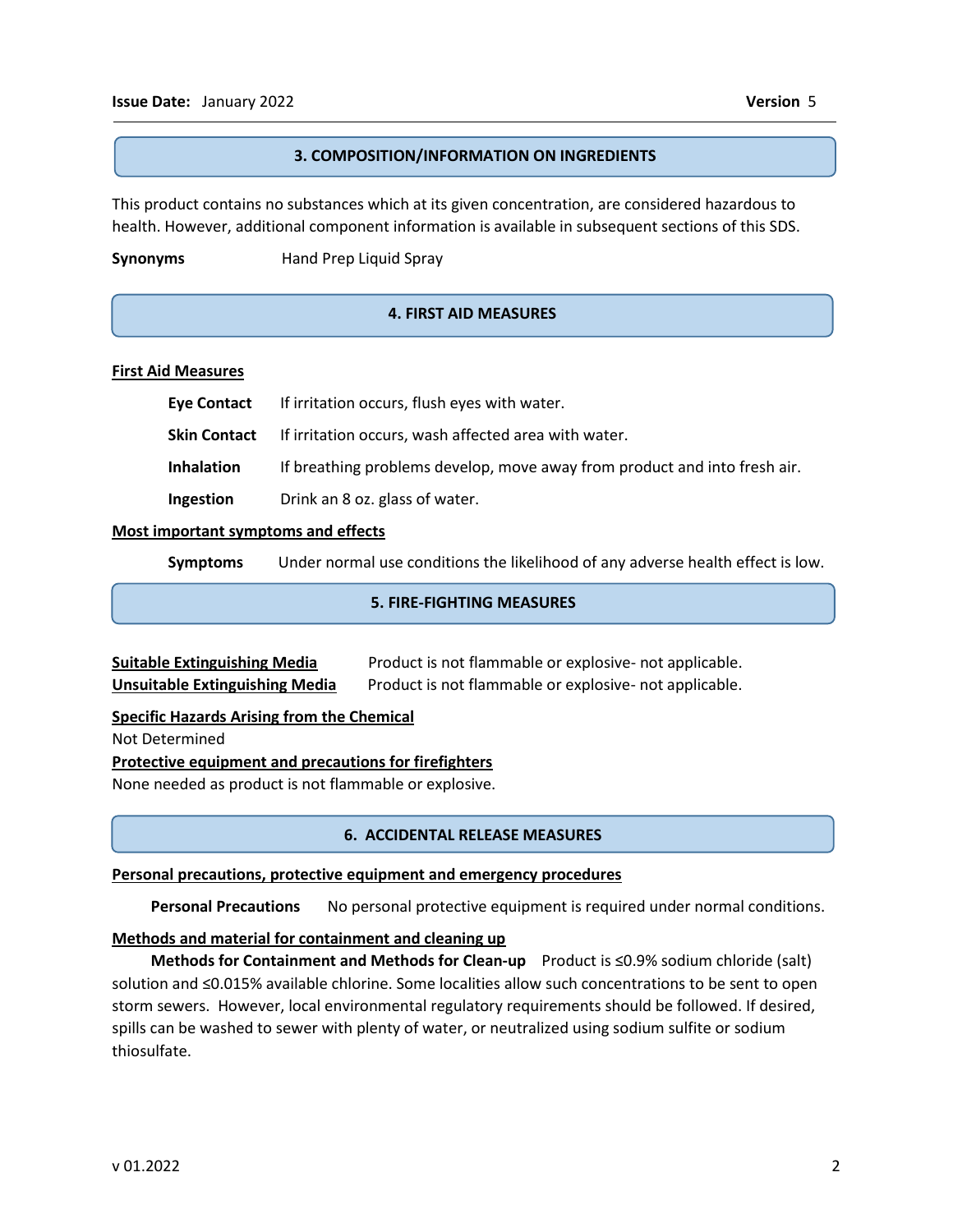#### **7. HANDLING AND STORAGE**

#### **Precautions for safe handling**

 **Advice on Safe Handling** Handle in accordance with good industrial hygiene and safety practice.

#### **Conditions for safe storage, including any incompatibilities**

 **Storage Conditions** Keep containers tightly closed in a dry, cool and well ventilated place.

 **Incompatible Materials** Acids and Hydrogen Peroxide

#### **8. EXPOSURE CONTROLS/PERSONAL PROTECTION**

**Exposure Guidelines** This product, as supplied, does not contain any hazardous materials with occupational exposure limits established by the region specific regulatory bodies.

#### **Appropriated engineering controls**

 **Engineering Controls** Under normal conditions, none is required. Provide general and/or local exhaust ventilation to maintain a comfortable environment during showers, and at eyewash stations.

#### **Individual protection measures, such as personal protective equipment**

| <b>Eye/Face Protection</b>      | Under normal conditions, not required.                                                      |
|---------------------------------|---------------------------------------------------------------------------------------------|
| <b>Skin and Body Protection</b> | None required under normal use.                                                             |
| <b>Respiratory Protection</b>   | Not required under normal use conditions.                                                   |
|                                 | General Hygiene Considerations Handle in accordance with good industrial hygiene and safety |
|                                 | practice.                                                                                   |

#### **9. PHYSICAL AND CHEMICAL PROPERTIES**

#### **Information on basic physical and chemical properties**

| <b>Physical State</b>               | Liquid       |                                |                           |
|-------------------------------------|--------------|--------------------------------|---------------------------|
| Appearance                          | Clear Liquid | Odor                           | Faint chlorine ozone odor |
| Color                               | Clear        | <b>Odor Threshold</b>          | Not determined            |
| <b>Property</b>                     |              | <b>Values</b>                  | <b>Remarks-Method</b>     |
| рH                                  |              | $5.5 - 6.5$                    |                           |
| <b>Melting Point/Freezing Point</b> |              | $0^\circ$ C / 32 $^\circ$ F    |                           |
| <b>Boiling Point/Boiling Range</b>  |              | 100°C / 212°F                  |                           |
| <b>Flash Point</b>                  |              | Non-flammable                  |                           |
| <b>Evaporation Rate</b>             |              | 0.3                            | Comparable to water       |
| <b>Flammability (Solid, Gas)</b>    |              | Liquid-Not applicable          |                           |
| <b>Upper Flammability Limits</b>    |              | Not Determined                 |                           |
| <b>Lower Flammability Limit</b>     |              | Not Determined                 |                           |
| <b>Vapor Pressure</b>               |              | Not Determined                 |                           |
| <b>Vapor Density</b>                |              | Not Available                  |                           |
| <b>Specific Gravity</b>             |              | 1.00 1.06 g/ml or 8.34 lbs/gal |                           |
| <b>Water Solubility</b>             |              | 100% soluble                   |                           |
|                                     |              |                                |                           |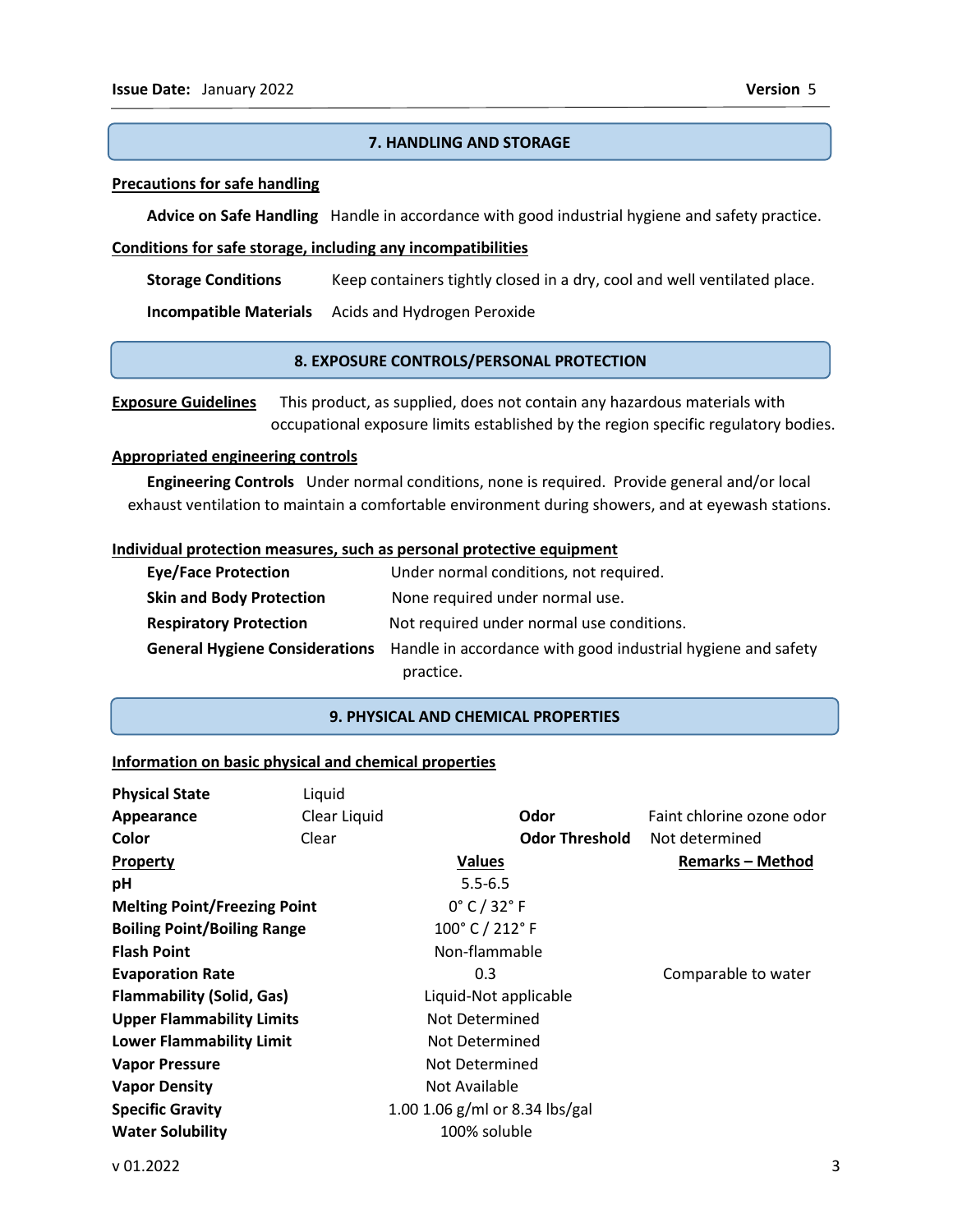- **Property Construction Construction Construction Values 2 American Remarks Method Solubility in other solvents Not determined Partition Coefficient Not determined** Auto-ignition Temperature **Not determined Decomposition Temperature** Not determined **Kinematic Viscosity Not determined Dynamic Viscosity Not determined Oxidizing Properties Not determined**
- **Explosive Properties Not considered to be an explosive hazard**

## **10. STABILITY AND REACTIVITY**

| Reactivity                                | Reactive to acid products and hydrogen peroxide.                                     |
|-------------------------------------------|--------------------------------------------------------------------------------------|
| <b>Chemical Stability</b>                 | Stable under recommended storage conditions.                                         |
| <b>Possibility of Hazardous Reactions</b> |                                                                                      |
|                                           | <b>Hazardous Polymerization</b><br>Will not undergo hazardous polymerization.        |
| <b>Conditions to Avoid</b>                | Avoid accidental contact of product with acids and hydrogen peroxide.                |
| <b>Incompatible Materials</b>             | Acids and Hydrogen Peroxide.                                                         |
|                                           | None known based on information supplied.<br><b>Hazardous Decomposition Products</b> |

#### **11. TOXICOLOGICAL INFORMATION**

#### **Information on likely routes of exposure**

#### **Product Information**

| Eye Contact         | Not expected to be an eye irritant.                                       |
|---------------------|---------------------------------------------------------------------------|
| <b>Skin Contact</b> | Not expected to be a skin irritant during labeled use.                    |
| <b>Inhalation</b>   | If breathing problems develop, move away from product and into fresh air. |
| <b>Ingestion</b>    | Do not ingest.                                                            |

#### **Component Information**

| <b>Chemical Name</b>  | Oral LD50             | <b>Dermal LD50</b> | <b>Inhalation LC50</b> |
|-----------------------|-----------------------|--------------------|------------------------|
| Water 7732-18-5 > 99% | 6833.3-7925g/kg (Rat) | Not Established    | Not Established        |
| Hypochlorous Acid     | Note: Chlorine levels |                    |                        |
| 7790-92-3 < 0.015%    |                       |                    |                        |

#### **Information on physical, chemical and toxicological effects**

**Symptoms** Please see Section 4 of this SDS for symptoms.

#### **Delayed and immediate effects as well as chronic effects from short and long-term exposure**

**Carcinogenicity** Based on information provided, this product does not contain any carcinogens or potential carcinogens as listed by OSHA, IARC or NTP.

#### **Numerical measures of toxicity** Not determined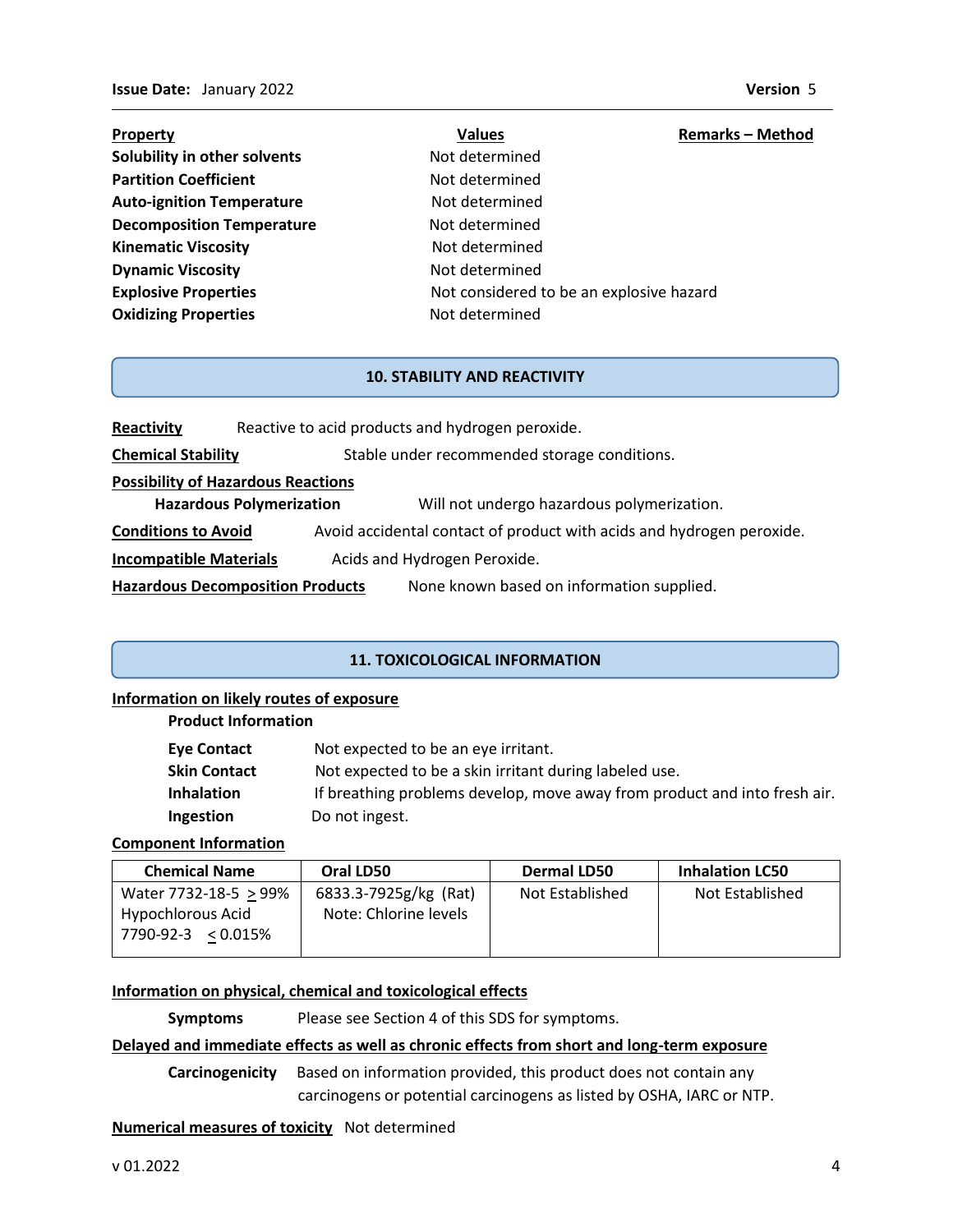#### **12. ECOLOGICAL INFORMATION**

#### **Ecotoxicity**

The product is not classified as environmentally hazardous.

#### **Component Information**

| <b>Chemical Name</b> | Algae/aquatic plants | Fish | <b>Toxicity to Microorganisms</b> | Crustacea |
|----------------------|----------------------|------|-----------------------------------|-----------|
| 7732-18-5<br>Water   | None                 | None | None                              | None      |
| >99%                 |                      |      |                                   |           |
| Hypochlorous Acid    |                      |      |                                   |           |
| 7790-92-3 < 0.015%   |                      |      |                                   |           |

| <b>Persistence/Degradability</b> | None           |
|----------------------------------|----------------|
| <b>Bioaccumulation</b>           | Not determined |
| <b>Mobility</b>                  | Not determined |
| <b>Other Adverse Effects</b>     | Not determined |

#### **13. DISPOSAL CONSIDERATIONS**

#### **Waste Treatment Methods**

**Disposal of Wastes** Product is ≤0.9% sodium chloride (salt) solution and ≤0.02% available chlorine. Some localities allow such concentrations to be sent to open storm sewers. However, local environmental regulatory requirements should be followed. If desired, spills can be washed to sewer with plenty of water, or neutralized using sodium sulfite or sodium thiosulfate.

**Contaminated Packaging** Disposal should be in accordance with applicable regional, national and local laws and regulation.

#### **14. TRANSPORT INFORMATION**

**Note** Please see current shipping paper for most up to date shipping information, including exemptions and special circumstances.

- **DOT** Not regulated
- **IATA** Not regulated
- **IMDG** Not regulated

#### **15. REGULATORY INFORMATION**

**International Inventories** All ingredients are listed or exempt from listing on Chemical Substance Inventory.

#### **Legend:**

TSCA - United States Toxic Substances Control Act Section 8(b) Inventory

DSL/NDSL - Canadian Domestic Substances List/Non-Domestic Substances List

- EINECS/ELINCS European Inventory of Existing Chemical Substances/European List of Notified Chemical Substances
- ENCS Japan Existing and New Chemical Substances
- IECSC China Inventory of Existing Chemical Substances
- KECL Korean Existing and Evaluated Chemical Substances
- PICCS Philippines Inventory of Chemical and Chemical Substances
- AICS Australian Inventory of Chemical Substances